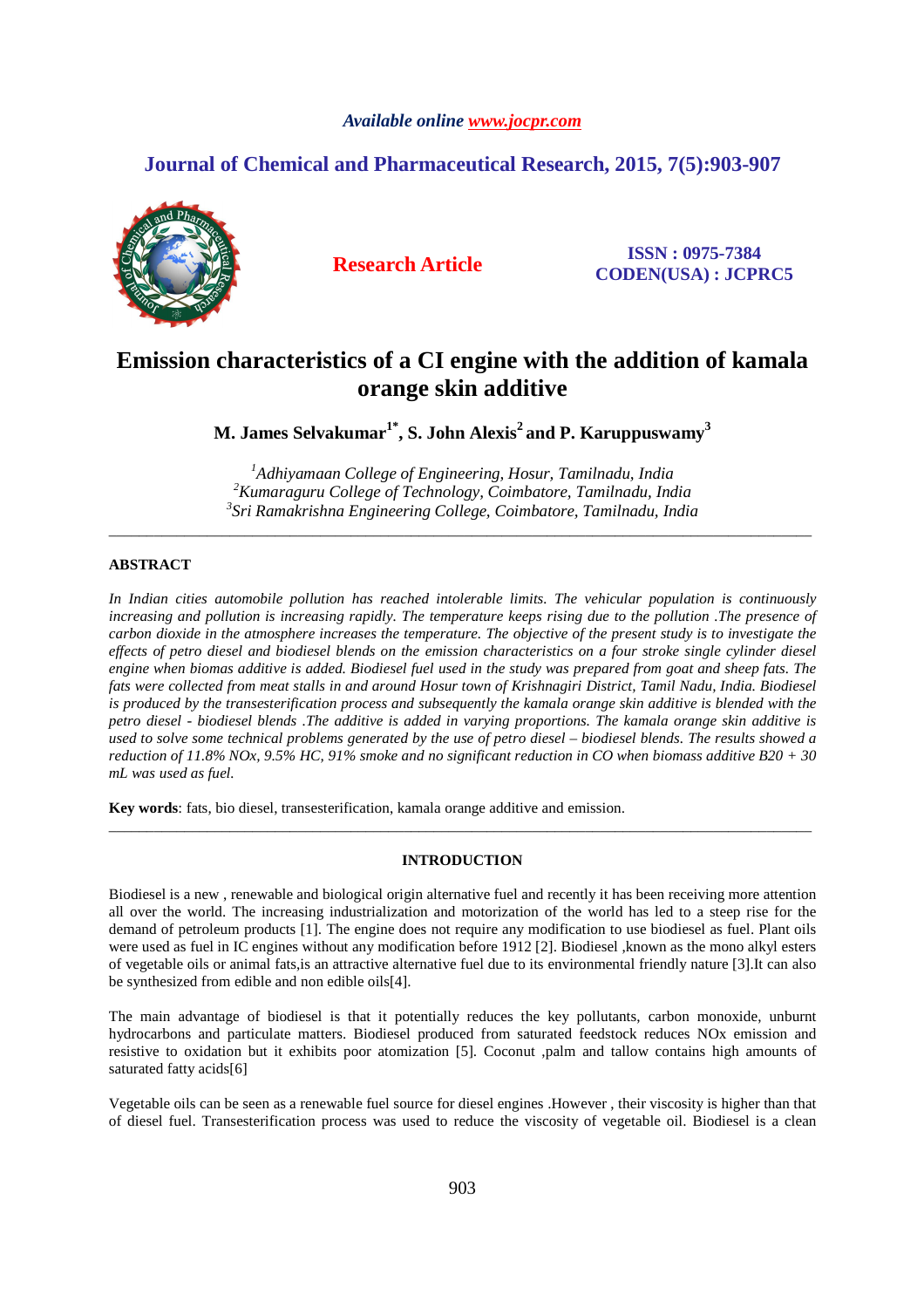burning alternative fuel produced from renewable resources [7]. However ,it is susceptible to oxidative degradation due to its auto oxidation in the presence of oxygen , which prevents its widespread use. Anti-oxidant addition is a prospective solution to this problem .The two antioxidants  $(2,6$ -di-tert-butyl-4-methyl phenol and  $2(3)$  – tert – butyl  $-4$  - methoxy phenol ) reduce NOx by a mean of  $9.8 - 12.6$  % compared to B20[8].

*\_\_\_\_\_\_\_\_\_\_\_\_\_\_\_\_\_\_\_\_\_\_\_\_\_\_\_\_\_\_\_\_\_\_\_\_\_\_\_\_\_\_\_\_\_\_\_\_\_\_\_\_\_\_\_\_\_\_\_\_\_\_\_\_\_\_\_\_\_\_\_\_\_\_\_\_\_\_*

India is an agricultural country and produces lot of kamala oranges .These oranges are brought to the markets in the cities .The disposal of orange peels becomes a problem .An experiment was done by mixing orange peels powder with biodiesel directly in the diesel engine. From the experiment it was observed that the engine using biodiesel soaked in orange peels released less emissions.

#### **EXPERIMENTAL SECTION**

#### **Collection of feedstock**

Waste animal (goat & sheep) fat was obtained from meat shops in and around Hosur Taluk, Krishnagiri District, Tamilnadu, South India. It was cooked in a vessel to remove the moisture. The temperature was gradually increased to 80˚C to extract the oil from the fat. The hot oil was strained in a white cloth to remove the residue. The oil obtained was converted to biodiesel by the transesterification process.

#### **Preparation of biomass additive:**

Orange peels was dried for two weeks to remove the moisture .The dried peels was ground into fine powder. 300 grams of kamala orange peels powder is soaked in 700grams of biodiesel (B20).The whole mixture is kept in a safe place for 20 days. Then the solution is separated from the precipitate by squeezing in a filter paper. The solution obtained was equal to 730grams and is abbreviated as Or.

| Make                       | Kirloskar    |
|----------------------------|--------------|
| No of cylinders            | Single       |
| Cooling                    | Water        |
| Fuel                       | Diesel       |
| Speed                      | 1450-1550rpm |
| HP                         | 5HP          |
| Starting                   | Crank        |
| Lubrication                | Forced       |
| Bore(mm)                   | 80           |
| Stroke(mm)                 | 110          |
| Compression ratio          | 16.7:1       |
| <b>Type of Dynamometer</b> | Powermag     |
| Cooling                    | Air          |
| Load measurement method    | Strain gauge |
| Max speed                  | $3000$ rpm   |
| HP                         | 5HP          |
| Coupling Type              | Direct       |
|                            |              |

#### **Table 1: Specifications of Engine**

An experimental study was conducted on a single cylinder, four stroke diesel engine. The general specifications of the test engine are shown in the table 1. A kirloskar type standard engine test bed which consists of an electrical dynamometer was used. The electrical dynamometer is a swinging field direct current (DC apparatus rated for 3.75kW.The engine's speed was measured with a magnetic pickup sensor. The schematic view of the test equipments is shown in figure 1.Diesel fuel flow was measured with a high precision electronic balance. Exhaust gas temperature and lubricating oil temperatures were measured with a multipoint electronic temperature indicator. The thermocouples used were NiCr-Ni type which can measure upto 1200˚C.

An AVL DI GAS 444 Gas Analyzer was used to determine the percentage of carbon monoxide, hydrocarbon, carbon dioxide, oxygen and nitrogen oxides. The engine was allowed to run for several minutes to attain the steady state conditions. After attaining steady state conditions, the probe is inserted into the exhaust pipe of the engine. The exhaust gas flows over the reactor in the gas analyzer. The analyzer attained the steady state condition and the different values of the gases are displayed. An AVL437 smoke meter was employed to determine the smoke intensity. The readings are displayed on the monitor of the smoke meter.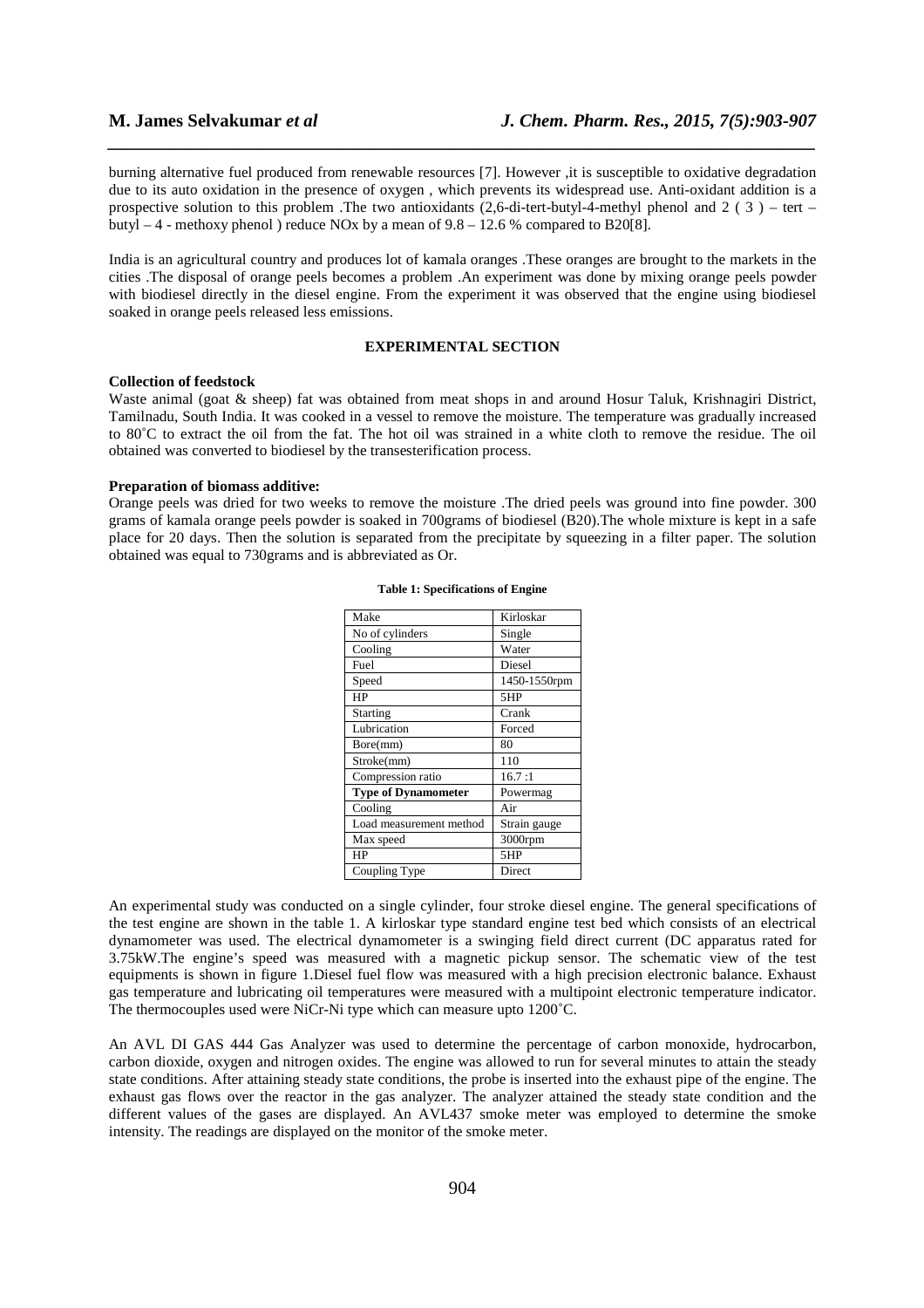

**Fig 1. Schematic of the Experimental Setup** 

Blends of animal fat (goat & sheep) based biodiesel fuel B20 (B20 – blended in volume at the ratio of 20% with diesel fuel) and petro diesel fuel were used in this experiments . Five fuel samples were prepared . They are 1000mL of petro diesel,1000mL of B20,1000mL of B20 + 10mL of additive , 1000mL of B20 + 20mL of additive, 1000mL of B20 + 30mL of additive .The additive used is orange peels powder soaked in biodiesel. Experiments were conducted at different load conditions at constant speed (1500 rpm). Before each test, the engine was warmed up with diesel fuel. Engine oil temperatures were kept stable around  $80^{\circ}$ C.The parameters like CO, NO<sub>x</sub>, HC and smoke intensity were noted at different load conditions (20%,40%,60%,80% & 100%) for each sample .

# **RESULTS AND DISCUSSION**

The evaluation of exhaust emissions on the single cylinder diesel engine was done.



**Fig 2. Comparison of NOx emissions among Petrodiesel and the biofuel blends** 

The variation of NOx emissions with respect to load is shown in Fig. 2. It is observed that the use of B20 fuel increased NOx emissions by 10%. The use of biodiesel results in higher NOx emissions, due to its high cetane number. As biodiesel contains more oxygen, it improved fuel oxidation during combustion which resulted in higher local temperatures [9-11] . Thus, NOx emissions were increased by a thermal formation mechanism. The cleaning up of free radicals during combustion either reduces or eliminates NOx . Antioxidants are known as free radical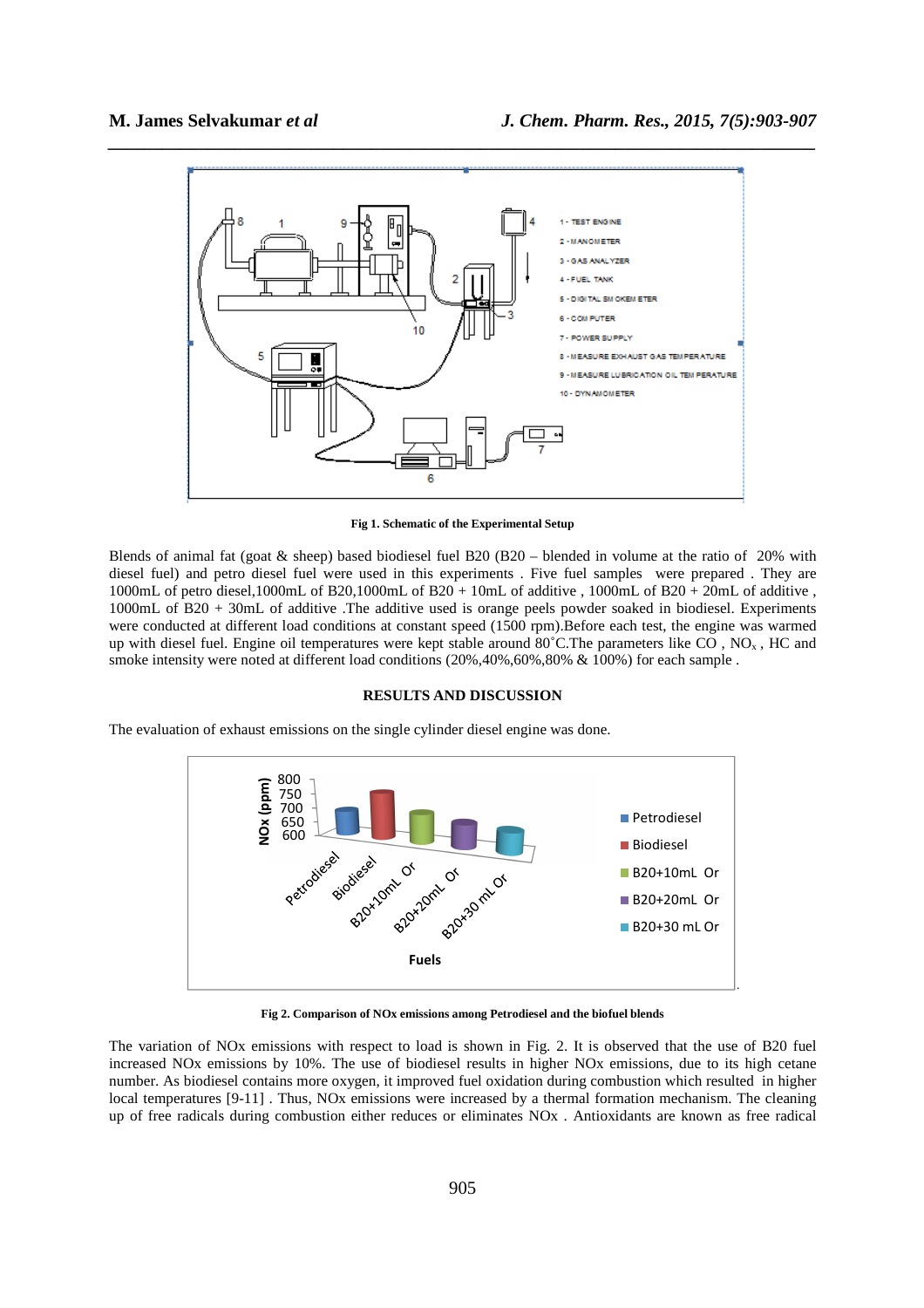cleaning agents. Fig. 2 shows that NOx has been reduced to an extent of 11.8% by B20 + 30 mL of Or. The reason for reduction of the NOx emissions is due to the increase of cetane number of fuels.

*\_\_\_\_\_\_\_\_\_\_\_\_\_\_\_\_\_\_\_\_\_\_\_\_\_\_\_\_\_\_\_\_\_\_\_\_\_\_\_\_\_\_\_\_\_\_\_\_\_\_\_\_\_\_\_\_\_\_\_\_\_\_\_\_\_\_\_\_\_\_\_\_\_\_\_\_\_\_*



**Fig 3. Comparison of HC emissions among Petrodiesel and the biofuel blends**

Fig. 3 shows the variation of hydrocarbon emissions with respect to load of different fuels. Since biodiesel is an oxygenated fuel, it improves the combustion efficiency and reduces the concentration of hydrocarbon (HC) emissions in the engine exhaust. Blending 30 mL of orange peels powder soaked in biodiesel (Or) to B20 (blended with 20% by volume of biodiesel from goat and sheep fats and 80% by volume of petro diesel) reduces HC emissions by 9.5%.The hydrocarbon emission is found to be lower with the increase of antioxidant fraction in the blends.



**Fig. 4. Comparison of CO emissions among Petro diesel and the biofuel blends** 

Fig. 4 depicts the variation of carbon monoxide emissions (CO) with respect to load of different fuels. Factors causing combustion deterioration due to high latent heats of evaporation are responsible for the increased carbon monoxide (CO) emission. The delay in the ignition also produces high CO emissions. This leads to a lower combustion temperature at lower loads. B20 + 10 mL Or produces the same amount of CO as petro diesel. Other fuels produce more amount of CO than petro diesel. It is possible that the oxygen contained in the fuel enhances complete combustion in the cylinder and reduces CO emission [12, 13].